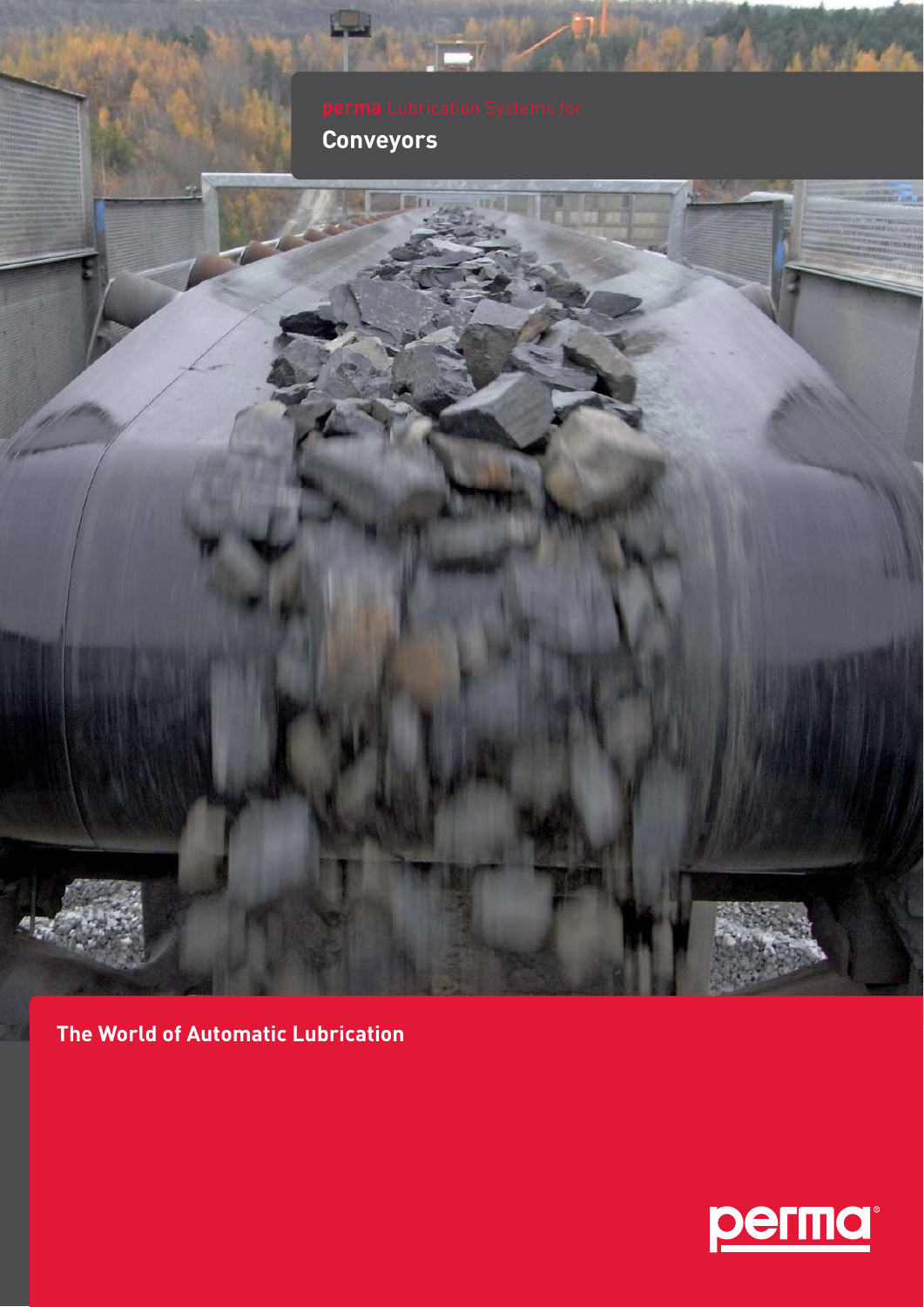

### **24 / 7 Nonstop lubrication**

Conveyor systems are used in all types of industries and in different environments. From the extreme weather of the quarrying industry to the hygienically sensitive conditions of the food industry, conveyor reliability is always directly related to profitability and efficiency. Since a conveyor system is a critical link in a company's ability to move its products in a timely fashion, any disruption can be costly. Proper lubrication is critical in helping to reduce component wear and contamination. However, some of the toughest lubrication problems are found in conveyor lines. Maintenance teams are presented with long walking distances, ladders and stairs. Many lubrication points are located at hard to reach or dangerous places and cannot be properly lubricated or are overlooked completely.

Since 1964, automatic lubrication systems from perma-tec are successfully being used worldwide for the lubrication of conveyor lines. They are economical, meet technical demands and drastically improve workplace safety.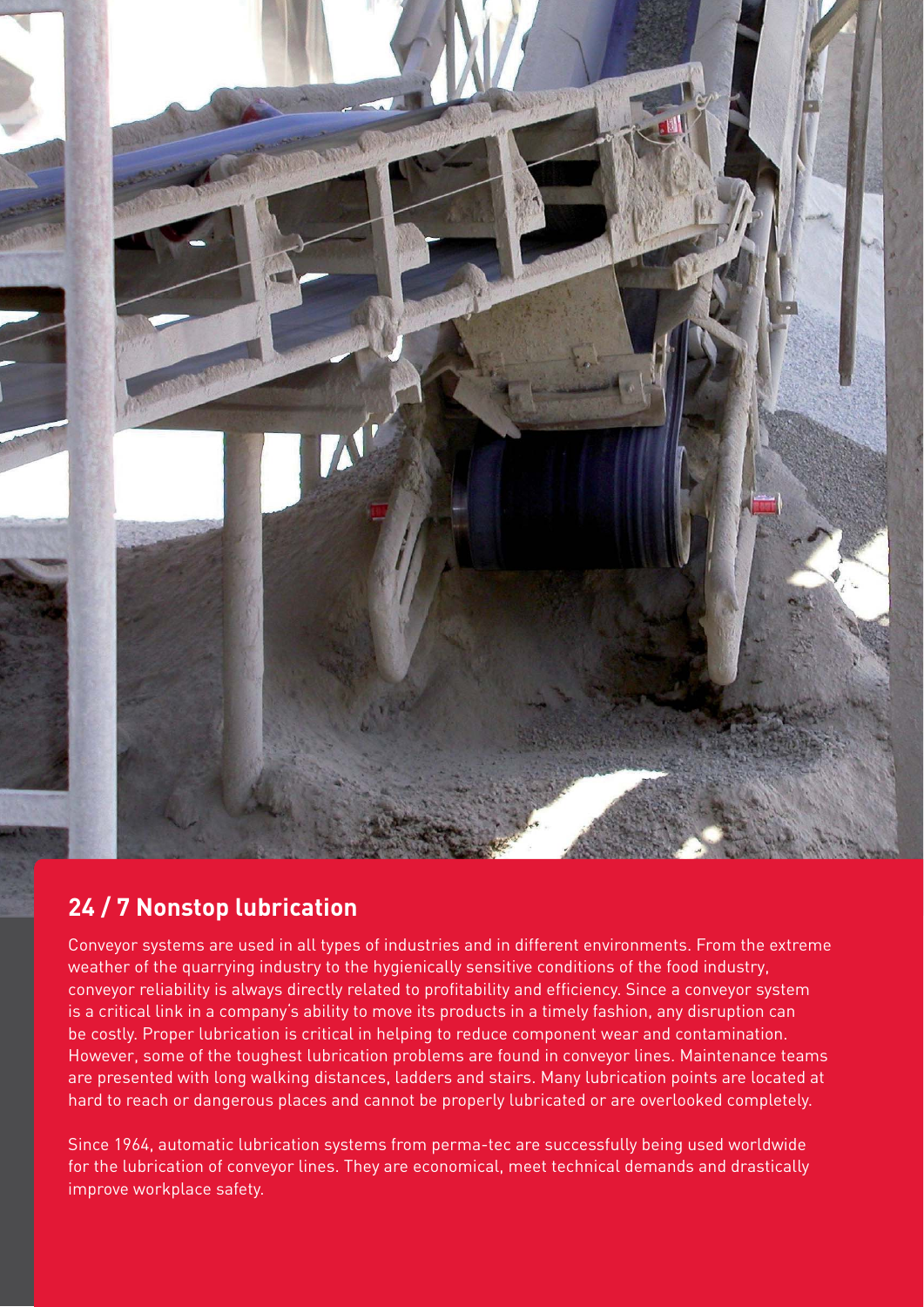### **<sup>&</sup>gt; Challenges**

Conveyor systems face some of the toughest lubrication problems. To prevent equipment downtime, conveyors require optimal lubrication despite extreme operating conditions (dust, dirt, water, weather, strong vibrations, long walking distances, etc.)

- $\rightarrow$  Dirt and water must be kept from entering lubrication points
- $\rightarrow$  Lubrication points must receive the right lubricant, in small amounts, at  **regular intervals - without the need to shut down the system**

Compliance with manufacturer recommended re-lubrication intervals takes up a lot of maintenance time. But improper lubrication causes premature pulley and bearing damage and eventually shuts down a complete line.

> **Unscheduled downtime and costly repairs as a result of premature wear**

Lubrication points in difficult to reach and dangerous areas can prove fatal to the life of a worker.

> **High risk of workplace accidents**

#### **Lubrication points on conveyors**







Risk of bearing damage from contaminated lubrication points



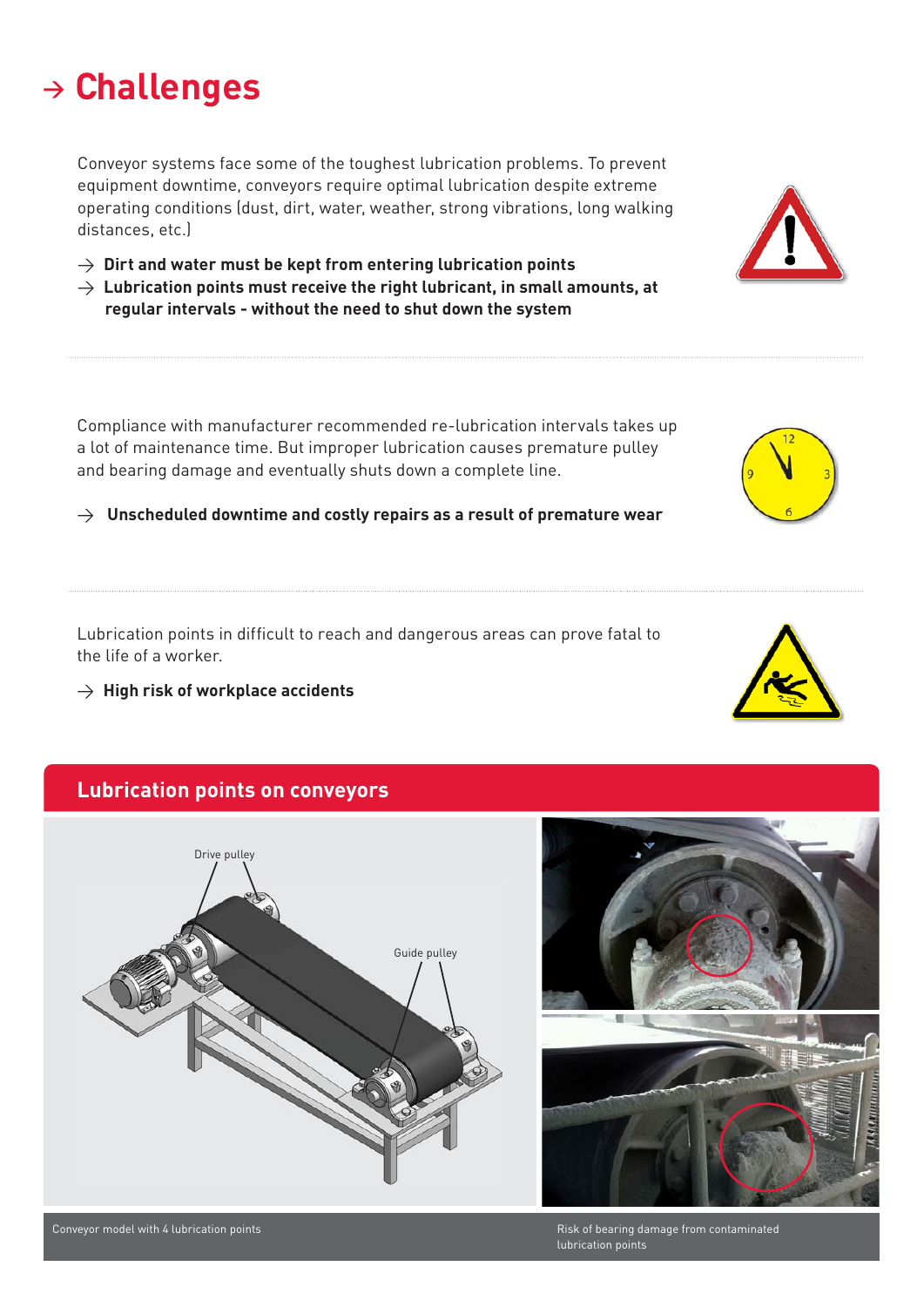# **<sup>&</sup>gt; Solutions**

### **perma CLASSIC / perma FUTURA**

∧ Housing: perma CLASSIC - metal / perma FUTURA - transparent plastics

∧ Electrochemical / grease and oil / depending on temperature

Operating temperature: 0 °C to +40 °C

- ∧ Discharge period at +20 °C with SF01: 1, 3, 6 or 12 months
- ∧ Pressure build-up: Max. 4 bar
- ∧ Lubricant volume: 120 cm3
- $\rightarrow$  perma CLASSIC: Metal housing = ideal for rough environments

 $\rightarrow$  perma FUTURA: Corrosion proof = ideal for hygienically clean environments

**perma NOVA**

- ∧ Housing: Transparent plastics
- ∧ Electrochemical / grease and oil / temperature independent
- ∧ Operating temperature: -20 °C to +60 °C
- ∧ Discharge period: 1, 2, 3,...12 months
- ∧ Pressure build-up: Max. 6 bar
- ∧ Lubricant volume: 130 cm3
- $\rightarrow$  New technology with automatic temperature compensation

### **perma STAR VARIO**

- ∧ Housing: Transparent plastics
- ∧ Electromechanical / grease and oil / temperature independent
- ∧ Operating temperature: -10 °C to +50 °C
- ∧ Discharge period: 1, 3, 6, 12 months
- ∧ Pressure build-up: Max. 5 bar
- ∧ Lubricant volume: 60 cm3 , 120 cm3 , 250 cm3
- $\rightarrow$  One drive unit can be used with three different cartridge sizes



**Lubrication system:**  perma STAR VARIO with LC 250 cm3

**Lubrication system:**  perma CLASSIC 120 cm3

**Lubrication system:**  perma STAR VARIO with LC 250 cm3





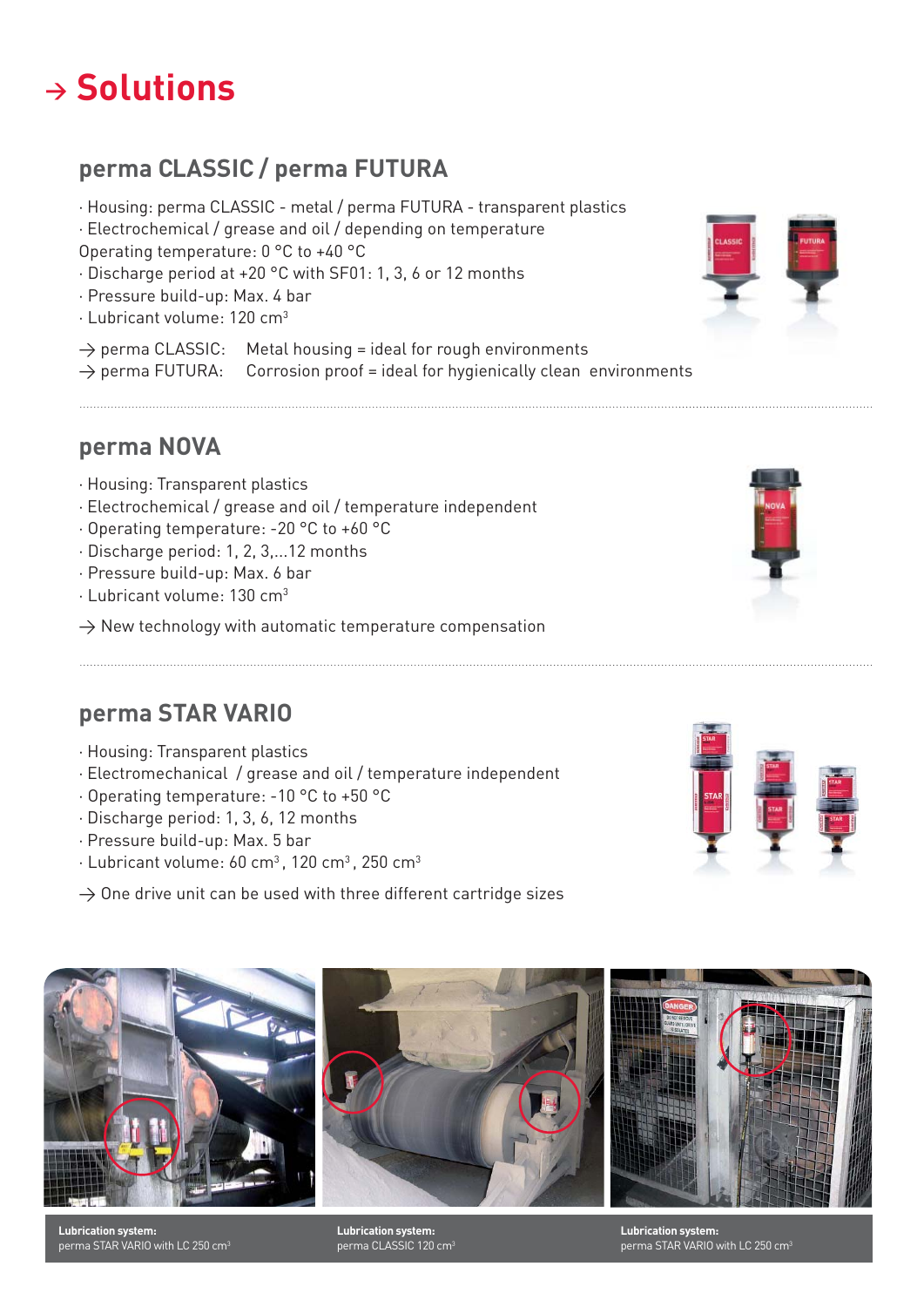# $\rightarrow$ **Benefits**

- $\rightarrow$  Reduces premature wear
- $\rightarrow$  Minimizes equipment downtime
- $\rightarrow$  Improves workplace safety

| <b>Product characteristics</b>                                                                                                            | <b>Advantages</b>                                                                                                                               | <b>Benefits</b>                                                                                                                                                       |
|-------------------------------------------------------------------------------------------------------------------------------------------|-------------------------------------------------------------------------------------------------------------------------------------------------|-----------------------------------------------------------------------------------------------------------------------------------------------------------------------|
| economical aspects                                                                                                                        |                                                                                                                                                 |                                                                                                                                                                       |
| perma CLASSIC / perma FUTURA<br>Fully automatic lubrication at low cost                                                                   | - Reliable lubrication for normal<br>ambient temperatures                                                                                       | - Reduced maintenance costs<br>- Higher equipment availability                                                                                                        |
| perma STAR VARIO / perma NOVA<br>Separate drive unit<br>Variable discharge periods<br>$\rightarrow$<br>Exact discharge                    | - Reusable drive unit<br>- Ideal for high grade lubricants<br>- Precise and customized discharge                                                | - Short ROI due to reduced follow-up<br>costs<br>- Optimized lubrication saves lubricant<br>costs<br>- Less equipment downtime, lower<br>maintenance costs            |
| technical aspects                                                                                                                         |                                                                                                                                                 |                                                                                                                                                                       |
| perma CLASSIC<br>Metal housing<br>Color coded activator screws                                                                            | - Simple activation<br>- Hands-free supply of fresh, clean<br>lubricant in harsh operating<br>conditions<br>- Visual fill level indication      | - Easy to install and use<br>- Can withstand impacts and knocks<br>- Works under water<br>- Works in any position<br>- Shows when lubricator is empty                 |
| perma FUTURA<br>Transparent non-corrosive plastic<br>$\rightarrow$<br>housing                                                             | - Meets hygienic and environmental<br>regulations<br>- Plastic housing shows fill level                                                         | - Can be used in areas which are<br>hygienically sensitive<br>- Simple, visual fill level control                                                                     |
| perma NOVA<br>New technology gas type lubricator<br>with temperature compensation<br>$\rightarrow$<br>LCD display and push button control | - Temperature independent lubrication<br>- Precise discharge for 1 - 12 months<br>- Settings can be changed<br>- Simple push button programming | - Temperature fluctuations do not effect<br>discharge performance<br>- Lubrication can be adjusted according<br>to specific application requirements<br>- Easy to use |
| perma STAR VARIO<br>Battery operated drive system                                                                                         | - Higher pressure output for remote<br>mounting<br>- 3 different sizes for one drive unit<br>- LED alert system shows operating<br>status       | - Fast, safe mounting at hard to reach<br>lubrication points<br>- More flexibility with one system<br>- Provides signals for maintenance<br>operator                  |
| For all perma lubrication systems<br>Special accessories / connection parts                                                               | - Extensive range of accessories and<br>connection parts                                                                                        | - High application flexibility and easy<br>installation                                                                                                               |
| workplace safety aspects                                                                                                                  |                                                                                                                                                 |                                                                                                                                                                       |
| perma CLASSIC / FUTURA / NOVA<br>Ex-proof certification                                                                                   | - Can be used in areas where<br>explosive atmospheres may occur                                                                                 | - Safe and reliable lubrication in<br>dangerous areas                                                                                                                 |
| All perma lubrication systems<br>High application flexibility and easy<br>installation                                                    | - Automatic lubrication of hard to<br>access lubrication points possible<br>- Remote mounting away from<br>dangerous lubrication points         | - Increases workplace safety<br>- Minimizes the risk of maintenance<br>accidents                                                                                      |